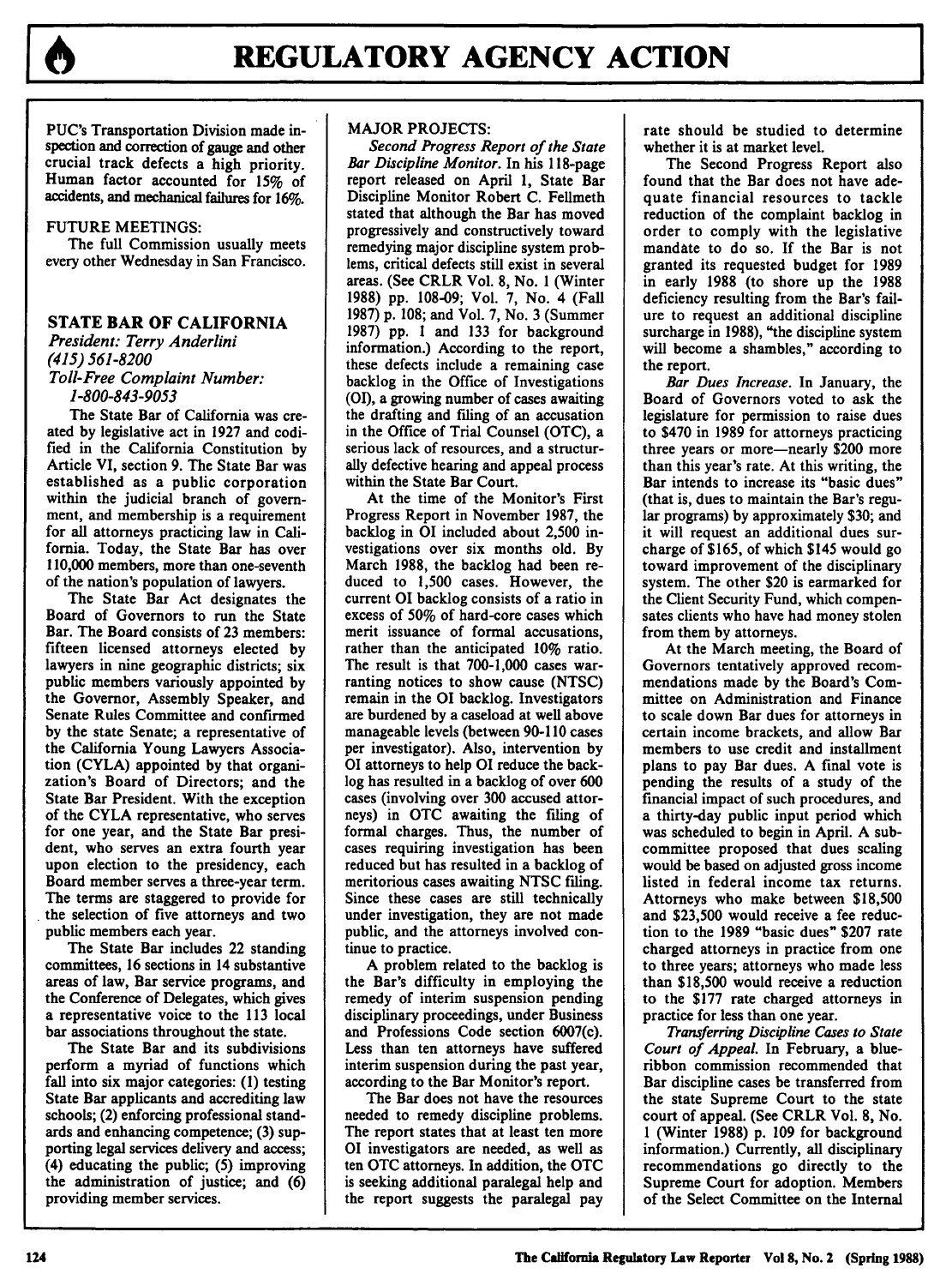Procedures of the Supreme Court were selected **by** Chief Justice Malcolm Lucas last June to study ways to streamline the court's procedures.

The Board of Governors has opposed the recommendation for several reasons: **(1)** the need for consistency in the review of discipline cases; (2) if the legislature approves funding for the hiring of six to ten new administrative law judges to replace the volunteer hearing referees in the State Bar Court *(see infra* **LEGIS-LATION),** the higher-quality and more consistent decisionmaking at the hearing level would reduce the court's work in reviewing the Bar's recommendations for disbarment or suspension of attorneys; and **(3)** since attorneys could still appeal to the Supreme Court, the court of appeal review would only add another layer to the process. The state Supreme Court is considering the proposals.

*Malpractice Insurance Survey.* Results of the most thorough and comprehensive survey on legal malpractice insurance ever performed in the United States were released in an inch-thick final report **by** State Bar officials on February **16** and sent to the legislature on February **18.**

Information was gathered from 10,734 California lawyers-an **89%** return rate. (See CRLR Vol. **8,** No. **1** (Winter **1988) p. 109** and Vol. **7,** No. 4 (Fall **1987) p. 108** for background information.) In capsule, the survey showed that **(I)** demographically, **78%** of California's attorneys are engaged in private practice; of those, **81%** practice full time; **27%** practice with no other lawyers; and 40% practice with one to ten other lawyers; and (2) economically, of the full-time attorneys, **16%** earn less than **\$25,000** per year, 44% earn less than **\$50,000,** and **77%** earn less than **\$100,000,** while **16%** earn between **\$100,000** and \$200,000, and only **7%** earn over \$200,000; of the part-time attorneys, **66%** earn less than **\$25,000** per year, 84% earn less than **\$50,000,** and **98%** earn less than **\$100,000** as attorneys. Part-timers devote an average of **12.3** hours per week to lawyering and 74% of them have another paid or unpaid occupation.

The survey discovered that **36%** (approximately **28,000)** of the lawyers in private practice in California are not covered **by** legal malpractice insurance, and 47% of all lawyers have *never* been covered **by** professional liability insurance. **Of** the lawyers who have dropped their insurance, 54% did so since **1985** when premiums began to soar. Still, of the reported claims (which equal approximately two claims for every ten attorneys), **80%** of them were covered **by** insurance.

Lawyers Mutual Insurance Company, currently the largest provider of malpractice insurance in the state (insuring **17,000** California lawyers), raised its, premiums 10-20% this year alone. Lawyers Mutual charges approximately \$4,500 for a policy with **\$100,000-' \$300,000** coverage, and **\$7,500** for a policy with **\$1** million to **\$3** million coverage. **A** company officer defended the increases as necessary because of larger awards: Lawyers Mutual's incurred losses (cost estimates to cover claims in a given year) rose from **\$32** million in **1986** to \$46 million in **1987.** However, no recent rate increases have been issued **by** the two other major providers of malpractice insurance in California. Those two are Home Insurance Company (covering about 4,000 lawyers) and the Los Angeles County Bar Association (covering about **6,000** lawyers).

According to the State Bar, the survey confirms that an "insurance crisis" exists in the state. Legal malpractice insurance has become unaffordable or unavailable, concluded Bar President Terry Anderlini.

To forestall a mandatory malpractice insurance law, however, state and local Bar leaders, at the February 20 meeting of the Conference of Bar Leaders in Costa Mesa, reached a compromise. The agreement requires Bar leaders to provide, to lawyers who cannot obtain it now, affordable malpractice insurance through the creation of a non-profit "voluntary captive" insurance company. **By** creating more competition, the captive insurance company might lower or stabilize rates in the marketplace. Lawyers Mutual supports the agreement.

*Senior Citizens Handbook.* The *Handbook* is a special project of the State Bar's Legal Services Section Standing Committee on Legal Problems of the Aging, and is available to seniors for **\$10** (\$20 for others) per copy. This easy-to-read resource guide explains a number of programs, including financial assistance *(e.g.,* Social Security, SSI, pension rights, veterans' benefits, and food stamps) and health care *(e.g.,* Medi-Cal, Medicare, seniors' rights regarding medical treatment, and nursing homes and alternatives). In addition, the *Handbook* contains chapters on "Managing Your Affairs and Planning for the Future," "Problems as a Consumer," and "Making Final Arrangements." Lists of social services and other resources are included.

*Public Image Survey.* In November

**1986,** the State Bar commissioned a study to determine the true nature of the legal profession's public image. (See CRLR Vol. **7,** No. **1** (Winter **1987) p. 98** for background information.) Outside consultant Manning, Selvage **&** Lee (a public relations firm) spent \$40,000 to produce a 175-page report which verifies that the public finds lawyers to be ethically mediocre and **highly** overpriced, at best.

Specifically, the survey found, among other things, that: **(1)** for honesty, lawyers rank in the middle compared to other professions; and (2) for affordability, lawyers rank lower than all other professions except psychiatrists. Few people know that lawyers sometimes do *pro bono* work. Although many think lawyers are intelligent, knowledgeable, and experienced problem solvers, the public generally characterizes lawyers as greedy, arrogant, dishonest, expensive, untrustworthy, and generally "not nice." Perhaps the most surprising finding, however, is that even lawyers don't think very **highly** of lawyers.

State Bar President Terry Anderlini stated that the lawyers' image problem are a result of the Watergate scandal, a few bad apples, and the media's unfavorable stereotyping. William Shakespeare disagreed. **A** few years prior to Watergate, he summarized the public's feelings toward lawyers when he wrote: "The first thing we do, let's kill all the lawyers." *(King Henry VI,* Part II, Act IV, Sc. **3,** Line **86.)** Larry R. Feldman, Los Angeles County Bar Association president, thinks the poor image is simply a by-product of the adversarial litigation process.

Whatever the reasons, the report devoted **26** pages to recommendations for bettering that image. Some of those included **(1)** the expansion of media relations; (2) the production of "television-quality" public service announcements; **(3)** the distribution of video news releases and features; (4) the development and distribution of supplemental education programs to primary and secondary schools; and **(5)** expansion of the State Bar's budget to fund a more aggressive communications program.

### **LEGISLATION:**

*SB 1498 (Presley),* as introduced, would require rather than authorize the State Bar to set up a Client Security Fund to relieve or mitigate pecuniary losses caused **by** the dishonest conduct of active State Bar members. The bill would authorize the State Bar to assess its active members a fee (differentiated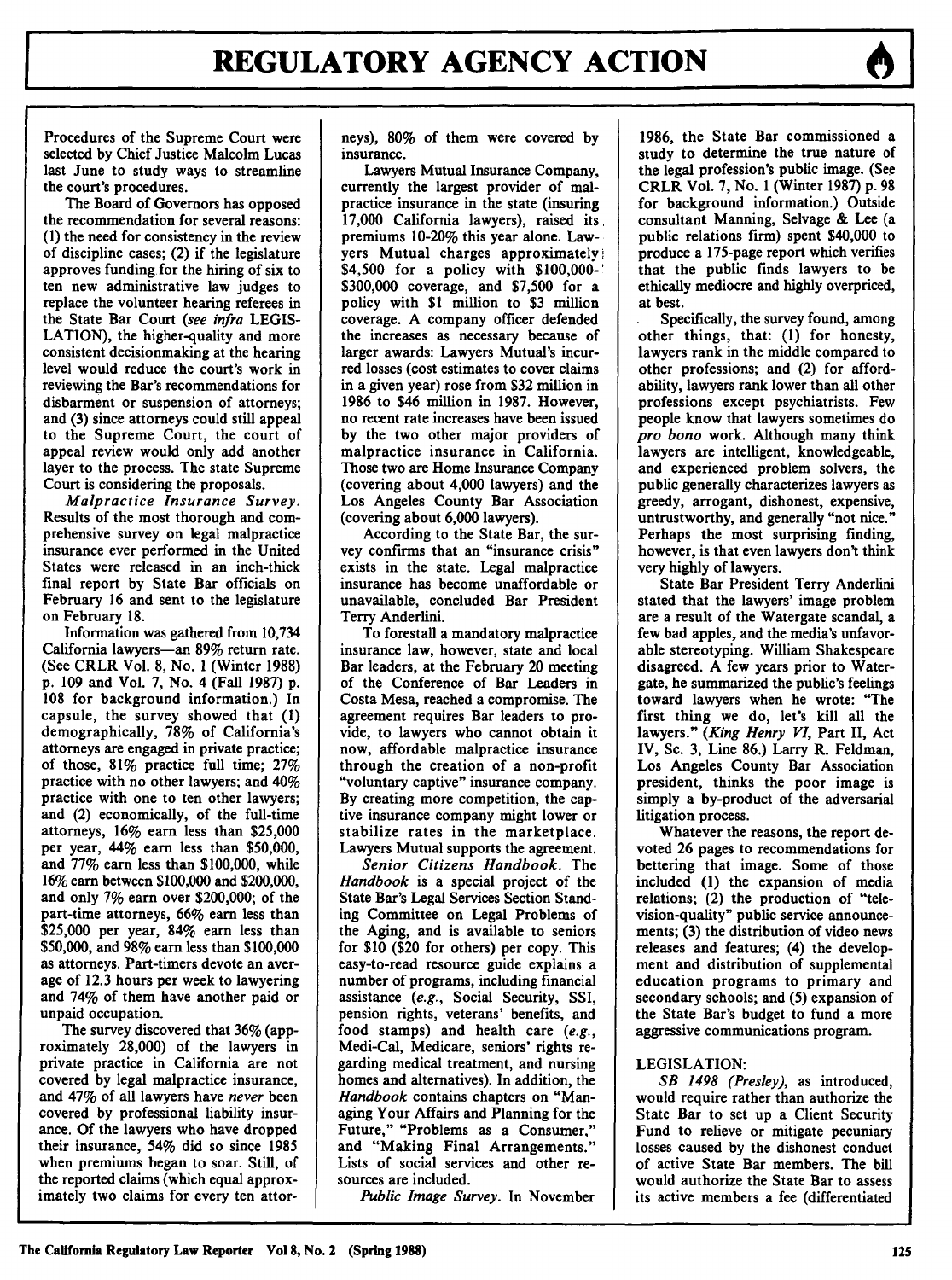from the annual dues amount) to be used only for the purposes of the Fund.

On March **15,** SB 1498 was extensive**ly** amended. The bill now includes a large package of structural and other reforms which would enhance the authority and quality of the State Bar's disciplinary system. The changes were drafted **by** State Bar Discipline Monitor Robert **C.** Fellmeth, in conjunction with Senator Presley's staff, the Office of the Attorney General, and State Bar disciplinary officials. Among the proposed reforms included in SB 1498 are the following:

-The bill would create a State Bar Court judge system. Upon recommendation from the Board of Governors, the California Supreme Court would appoint six to ten administrative law judges to preside over disciplinary hearings; and three additional judges to serve as the appellate Review Department. One of the Review Department judges would be a nonlawyer. Creation of a State Bar Court judge system would eliminate the current panel of 450 voluntary attorney hearing referees, and the existing eighteen-member Review Department (which includes twelve practicing attorneys).

-The bill would enhance the ability of the Bar to detect attorney misconduct in a variety of ways: the fingerprints of Bar examinees would be transferred to the state Arrest Notification System so as to alert the Bar of the arrest of an attorney at point of arrest. The bill would broaden the required reporting of legal malpractice actions and adverse judgments; prevent the sealing of court records regarding attorney dishonesty or negligence from Bar investigators; give Bar authorities access to attorney client trust fund records, attorney work product, and records kept in nondisciplinary Bar entities, where relevant to Bar disciplinary investigations; require banks to report to the Bar **NSF** checks written against attorney client trust accounts; and require service of attorney professional malpractice civil complaints on the Bar.

-The bill would also enhance the authority of the Bar to discipline unethical attorneys in several ways: it would clarify the interim suspension power of the Bar and shift the burden to the attorney (to show unlikely recurrence) after a showing of substantial harm to three or more different clients in separate acts; give the Bar clear remedies, including interim remedies, short of license suspension to protect consumers; give the Bar authority to enforce Supreme Court orders against attorneys after their resignation or disbarment; make the unauthorized practice of law a "wobbler" misdemeanor-felony; prevent disbarred attorneys from benefiting from use of their names as attorneys; require notification to criminal prosecutors when criminal acts are uncovered **by** the Bar; clarify the Bar's power to enforce terms of probation and provide that a probation violation may be a basis for disbarment in and of itself; allow superior courts to appoint a receiver, hire temporary counsel, and take other measures to protect the clients of an attorney who is disabled or who has abandoned his/her practice; allow the Bar to take a default judgment to enroll an attorney as inactive upon two written warnings without response; and provide for the possibility of lifetime disbarment.

-SB 1498 would also increase the Bar dues discipline surcharge *(see supra* MAJOR **PROJECTS)** to provide the Bar with resources to pay for these reforms, and to effectuate several administrative reforms which the Bar has agreed to implement, including improved public outreach regarding the disciplinary system; market level salaries for Bar investigators and counsel; increased secretarial and word processing resources; an increase in the number of investigators and prosecutors; and a special operations unit for serious and complex cases.

SB 1498 is pending in the Assembly Judiciary Committee. (For background information on the Bar Monitor's recommendations, see CRLR Vol. **7,** No. **3** (Summer **1987) p. 1.)**

*AB 4391 (W. Brown)* is the State Bar's dues bill and was introduced on February 22. It would authorize the Bar to assess "basic dues" at the following rates: for **1988,** persons admitted to practice law for three years or longer would pay **\$215;** persons admitted to practice less than three years but longer than one year would pay \$147; and persons admitted to practice less than one year would pay **\$116.** For **1989,** the rates would be \$245, **\$177,** and \$146 and for **1990, \$280,** \$212, and **\$181,** respectively. At this writing, the bill is pending in the Assembly Judiciary Committee.

*AB 1933 (M. Waters).* As amended, this bill would require that any California governmental entity which awards contracts for professional bond services must have annual statewide participation goals for minority and women business enterprises of not less than **15%** and **5%,** respectively, except where the contract of an underwriter is to be obtained **by** competitive bid. The same goals would be required for contracts for construction and certain related purposes, except for contracts let by the Department of Corrections.

Both the Senate and the Assembly adopted a March **9** conference report, and the bill was sent to the Governor for approval on March 22.

*AB 2618 (Harris),* which would prohibit renewal of the annual membership of a member of the State Bar who has been admitted for five years or more unless he/she submits proof of forty hours of continuing legal education within the preceding five years, passed the Assembly on January 21 and is pending in the Senate Judiciary Committee. The State Bar's report on mandatory continuing legal education (MCLE) was reviewed by the Board Committee on Professional Standards on March 6, and was scheduled for presentation to the full Board in April. AB 2618 and the Bar's report agree on many principles, but disagree on many details; a compromise will be necessary. (See CRLR Vol. 8, No. 1 (Winter 1988) pp. 109-10 for background information on MCLE.)

*AB 3039 (Connelly)* was introduced on February 8, passed the Assembly on March 24, and has been forwarded to the Senate. The bill provides that after a person has applied to, and received payment from, the State Bar's Client Security Fund for relief or mitigation of pecuniary losses caused **by** the dishonest conduct of an active Bar member, the State Bar would become subrogated, to the extent of payment, to the rights of that person against the injuring attorney. The applicable statute of limitations for the subrogation action would be three years from the date of the payment to the injured client.

*AB 4134 (Speier, Friedman, Vasconcellos)* would require a court to award reasonable compensation for the legal services provided and reasonable litigation expenses and costs incurred to an attorney who was involuntarily appointed **by** the court in a civil action, to represent an indigent party who has a constitutional right to be represented **by** counsel. **A** presumption shall apply that the lowest rate for appointed counsel in the county is reasonable. **A** judge may, if stated on the record, award a different rate, but in no event shall it exceed **\$60** per hour. The bill would also appropriate **\$1** million from the General Fund to the Controller to make such payments. This bill was introduced on February **19** and is pending in the Assembly Judiciary Committee.